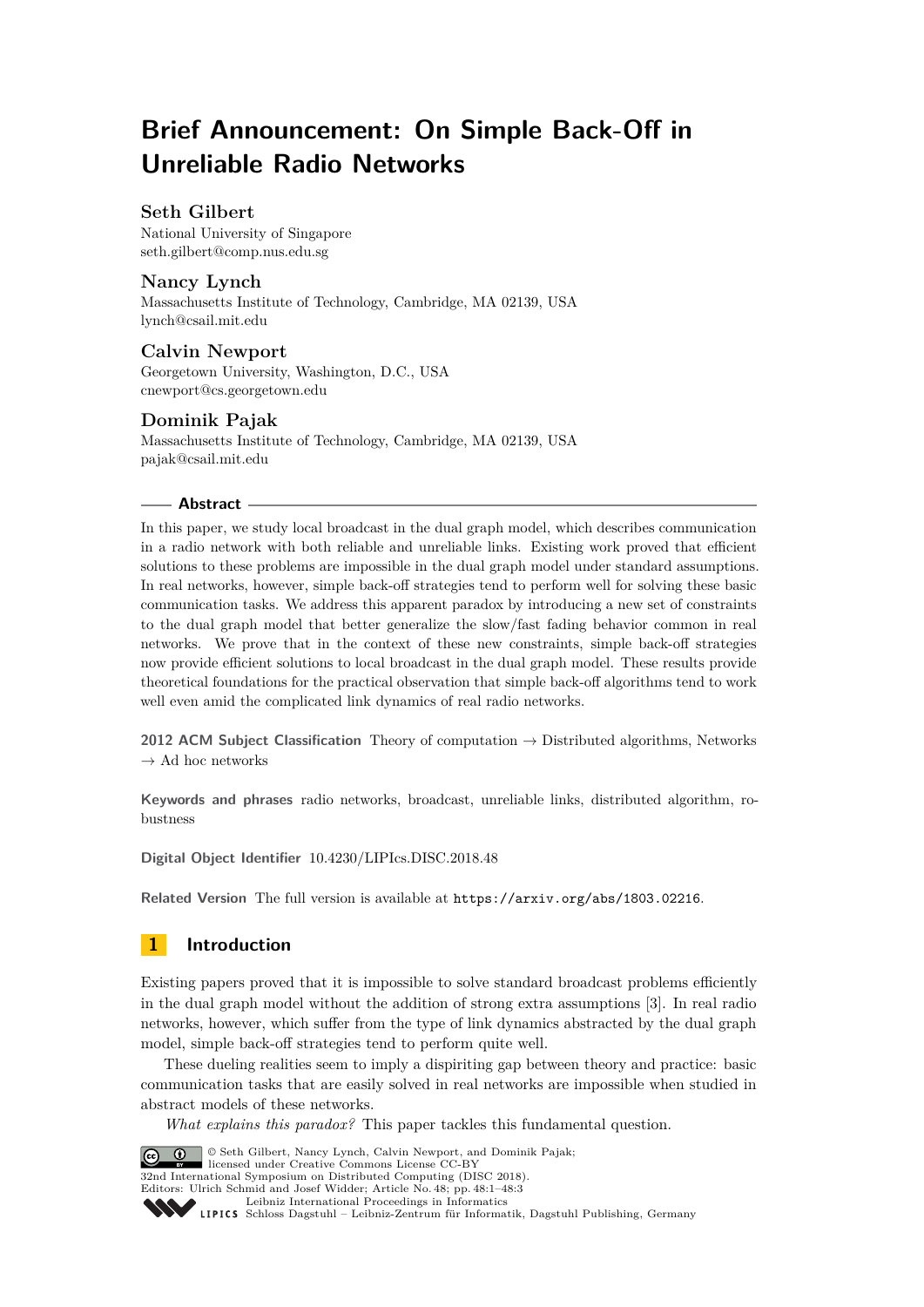### **48:2 On Simple Back-Off in Unreliable Radio Networks**

As detailed below, we focus our attention on the *adversary* entity that decides which unreliable links to include in the network topology in each round of an execution in the dual graph model. We introduce a new type of adversary with constraints that better generalize the dynamic behavior of real radio links. We then reexamine simple back-off strategies originally introduced in the standard radio network model (which has only reliable links) [\[1\]](#page-2-2), and prove that for reasonable parameters, these simple strategies *now do* guarantee efficient communication in the dual graph model combined with our new, more realistic adversary.

**Dual Graph Model.** This model describes the network topology with two graphs  $G = (V, E)$ and  $G' = (V, E')$ , where  $E \subseteq E'$ . The  $n = |V|$  vertices in *V* correspond to the wireless devices in the network, which we call *nodes* in the following. The edge in *E* describe reliable links (which maintain a consistently high quality), while the edges in  $E' \setminus E$  describe unreliable links (which have quality that can vary over time). For a given dual graph, we use  $\Delta$  to describe the maximum degree in  $G'$ , and  $D$  to describe the diameter of  $G$ .

Time proceeds in synchronous rounds that we label 1, 2, 3... For each round  $r \geq 1$ , the network topology is described by  $G_r = (V, E_r)$ , where  $E_r$  contains all edges in *E* plus a subset of the edges in  $E' \setminus E$ . The subset of edges from  $E' \setminus E$  are selected by an *adversary*. The graph *G<sup>r</sup>* can be interpreted as describing the high quality links during round *r*. That is, if  $\{u, v\} \in E_r$ , this mean the link between *u* and *v* is strong enough that *u* could deliver a message to *v*, or garble another message being sent to *v* at the same time.

With the topology  $G_r$  established for the round, behavior proceeds as in the standard radio network model. That is, each node  $u \in V$  can decide to transmit or receive. If  $u$ receives and exactly one neighbor  $v$  of  $u$  in  $E_r$  transmits, then  $u$  receives  $v$ 's message. If  $u$ receives and two or more neighbors in *E<sup>r</sup>* transmit, *u* receives nothing as the messages are lost due to collision. If *u* receives and no neighbor transmits, *u* also receives nothing. We assume *u* does not have collision detection, meaning it cannot distinguish between these last two cases.

**The Fading Adversary.** We parameterize the adversary with a *stability factor* that we represent with an integer  $\tau \geq 1$ . In each round, the adversary must draw the subset of edges (if any) from  $E' \setminus E$  to include in the topology from a distribution defined over these edges. The adversary selects which distributions it uses and it can change this distribution at most once every *τ* rounds.

**Problem.** In this paper, we study the *local* broadcast problem. The problem assumes a set  $B \subseteq V$  of nodes are provided with a message. Let  $R \subseteq V$  be the set of nodes in V that neighbor at least one node in *B* in *E*. The problem is solved once every node in *R* has received at least one message from a node in *B*.

**Uniform Algorithms.** In this paper focus on *uniform algorithms*, which require nodes to make their probabilistic transmission decisions according to a predetermined sequence of broadcast probabilities that we express as a repeating cycle,  $(p_1, p_2, ..., p_k)$  of *k* probabilities in synchrony.

**Our results.** In standard Dual Graph Model, where the adversary can arbitrarily change the state of all the unreliable edges in every step, the time of local broadcast can be lower bounded by  $\Omega(n/\log n)$  [\[3\]](#page-2-0). On the other hand, in reliable networks, *decay* algorithm solves local broadcast in time  $O(\log \Delta \log(n/\varepsilon))$  [\[1\]](#page-2-2) with probability at least  $1 - \varepsilon$  and this time is optimal [\[2\]](#page-2-3). Thus there is an exponential gap between the reliable model and worst-case